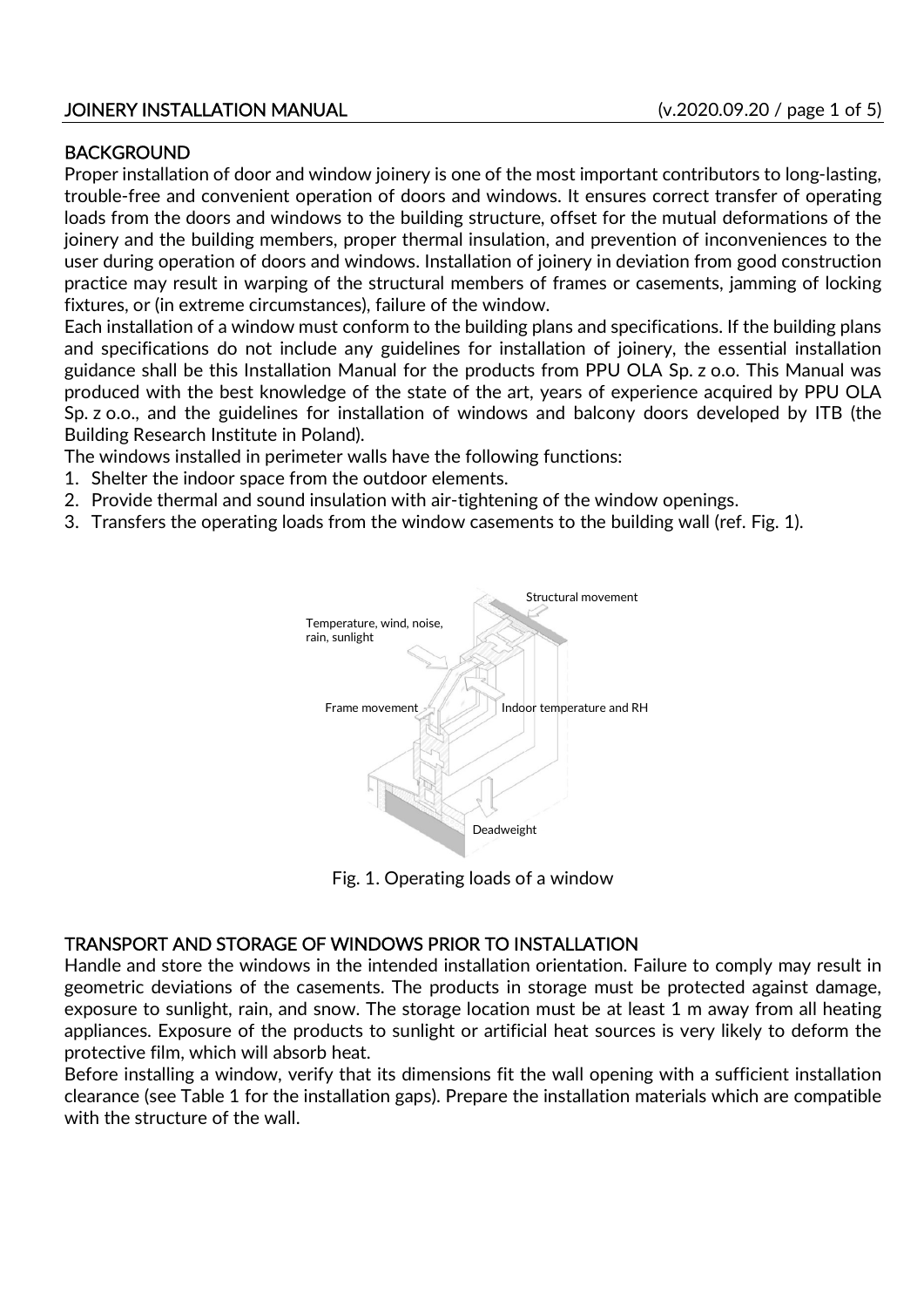### JOINERY INSTALLATION MANUAL (v.2020.09.20 / page 2 of 5)

# ALIGNMENT OF THE WINDOW WITHIN THE INSTALLATION OPENING

- 1. The window should be aligned in the installation opening as defined in the building plans and specifications. The location of the window in the reveal must prevent cold bridges, resulting in condensation on the inner side of the frame, on the reveal, or at the interface between the window and the wall.
- 2. If there are no building plans and specifications to guide how the window should be placed in the opening, follow these rules:
- For single walls without thermal insulation, align the window with the middle of the wall's width.
- For composite walls with an inner layer of thermal insulation (between the inner and outer wall structure, align the window within the thermal insulation layer.
- For walls with external thermal insulation, align the window flush with the outer face of the wall or within the thermal insulation layer.
- 3. Proper alignment of the window is retained with spacer and support blocks between the wall edges and the frame. The blocks are usually made of plastic, rigid EPS, XPS or hard XPS sills or beams, PVC expansion pieces, and the like.
- 4. The layout of spacer and support blocks is shown in Fig. 2.



Fig. 2. Location of support and spacer blocks

- 5. Support and spacer blocks should be placed in an arrangement which prevents deformation of the window frame due to temperature, deadweight, and operating loads. The lower blocks should be aligned with the centre axes of the frame / post; otherwise, the bottom frame profile may sag significantly.
- 6. The spacer blocks should be removed with the window installed in the wall opening. The support blocks must never be removed.
- 7. The maximum deviation of the window from the vertical and horizontal alignment with the wall opening must not exceed 2 mm per 1 linear metre of the window frame.
- 8. The minimum installation gap sizes between the frame and the reveal are shown in the Table 1 below.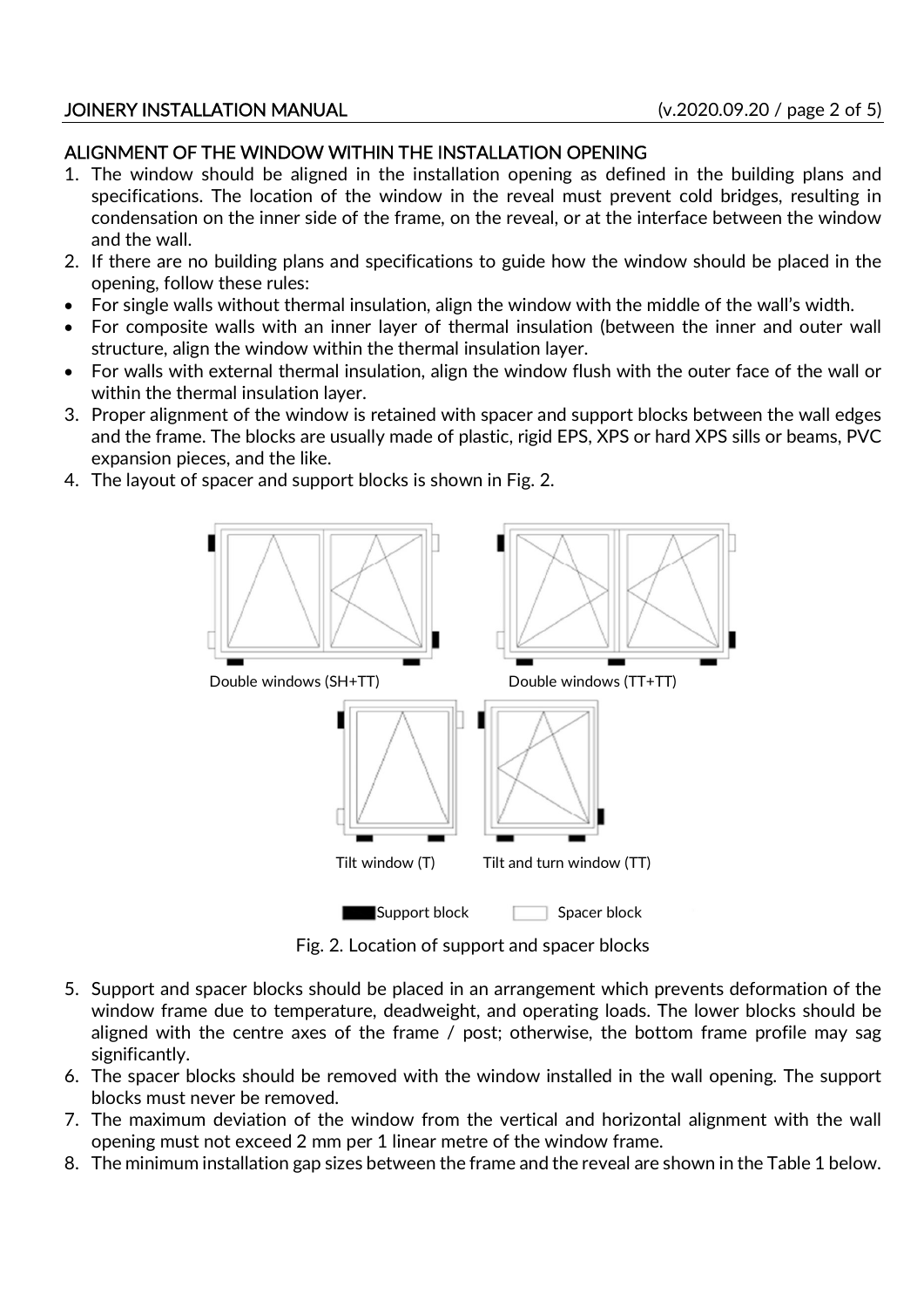# JOINERY INSTALLATION MANUAL (v.2020.09.20 / page 3 of 5)

| Profile type                                 | Reveal w/o sideroom   |      |      |      | Reveal w/sideroom   |      |      |
|----------------------------------------------|-----------------------|------|------|------|---------------------|------|------|
|                                              | Component length (mm) |      |      |      |                     |      |      |
| Profile type                                 | 1500 max.             | 2500 | 3500 | 4500 | 2500 max.           | 3500 | 4500 |
|                                              |                       | max. | max. | max. |                     | max. | max. |
|                                              | Min. gap width (mm)   |      |      |      | Min. gap width (mm) |      |      |
| White PVC                                    | 10                    | 15   | 20   | 25   | 10                  | 10   | 15   |
| Film-wrapped                                 | 15                    | 20   | 25   | 30   | 10                  | 15   | 20   |
| PVC (through-                                |                       |      |      |      |                     |      |      |
| coloured)                                    |                       |      |      |      |                     |      |      |
| Film-wrapped                                 | 10                    | 10   | 15   | 20   | 10                  | 10   | 15   |
| <b>PVC</b>                                   |                       |      |      |      |                     |      |      |
| Aluminium                                    | 10                    | 10   | 15   | 20   | 10                  | 10   | 15   |
| w/thermal break.                             |                       |      |      |      |                     |      |      |
| light colours                                |                       |      |      |      |                     |      |      |
| Aluminium                                    | 10                    | 15   | 20   | 25   | 10                  | 10   | 15   |
| w/thermal break.                             |                       |      |      |      |                     |      |      |
| dark colours                                 |                       |      |      |      |                     |      |      |
| The deformability of the caulk should be 25% |                       |      |      |      |                     |      |      |

Table 1. Minimum width of installation gaps between the frame and the reveal

9. The maximum size of the gap between the window frame and the reveal should not exceed 40 mm; when using single-component caulking foam, the maximum size is reduced to 30 mm.

# FASTENING IN THE WALL OPENING

Before fastening the window to the opening, properly prepare the opening for the installation process. This depends on the planned installation method (for layered installation, it is important to have the reveal levelled with mortar or adhesive). The fastening of the window must be installed so that the external loads imposed on the window is transferred to the building structure via the fasteners (which may include anchors, plugs, bars, etc.). Proper fastening of the window retains its full performance, which means smooth opening and closing of the casement without rubbing against any parts. The fastening methods must not deform the window, bend the frame or the posts, etc.



The fasteners of the window must be arranged along the frame sides with the maximum spacing which follows:

- a. from the inner corner or post [E] 150-200 mm;
- b. between each fastener [A] 500-700 mm.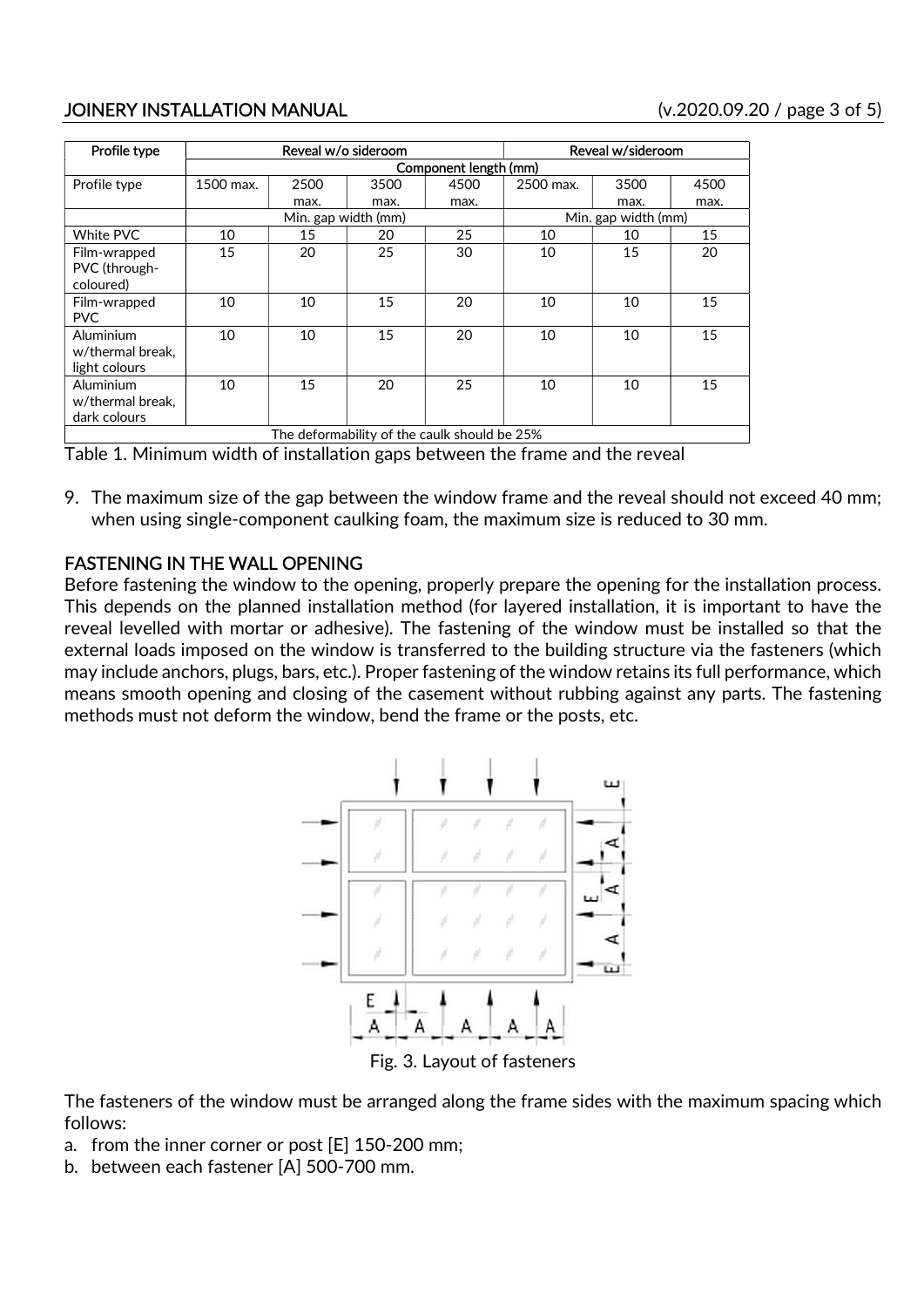# JOINERY INSTALLATION MANUAL (v.2020.09.20 / page 4 of 5)

The fastening of the window within the wall opening depends on the material(s) of the wall and the fasteners, which may include anchors, bars, bolts, or brackets:

- 1. Bars are used in concrete, solid bricks, silicate blocks, circular-hole blocks, ceramic or cement hollow units, aerated concrete, and natural rock.
- 2. Bolts are used in concrete, solid bricks, silicate blocks, circular-hole blocks, lightweight concrete, and wood.
- 3. Anchors are used whenever the gap between the frame and the reveal is too great to install bars. The anchors should be made of galvanized steel sheet at least 1.5 mm thick. Each anchor should be bolted to the frame with screws.
- 4. Profiled windows (arched, trapezoid, triangular, etc.) should be fastened only with bars or cutting thread bolts. No anchors should be used in this case.
- 5. Polyurethane caulking foam and thermal insulation materials are not proper fasteners; they only provide air seal and thermal insulation between the frame and the wall.



Fig. 4. Examples of window fastening

Once installed, the thermal insulation must be preserved against water and UV light by coating with render or fascias. Having installed the window, immediately remove all protective film and tape, clean the window of all dirt from the installation process, and install the handles and cover plates. The factoryapplied protective film must be removed from the profiles in 3 months after installation.

# INSTALLATION OF WINDOWS WITH BREATHING AND VAPOUR-PROOF MEMBRANES: SEALED INSTALLATION

The easiest and most popular installation method is to set them flush with the fall face, using PU caulking foam, breathing membrane tapes and vapour-proof membrane tapes. Sealing made with butyl tapes requires their attachment to the window frame profiles.

The step-by-step sealed installation process is as follows:

- 1. Secure the window within the wall opening with proper fasteners. Here, the fastening is not unlike in the traditional installation process.
- 2. Seal the gaps between the reveal and the window frame with caulking foam or another suitable thermal insulation material.
- 3. Apply the tape to the reveal to cover the caulking foam seam all around the window. The rule of thumb for this step is to "seal more on the inside than on the outside". Cover the inner fasteners with vapour-proof membrane tape.